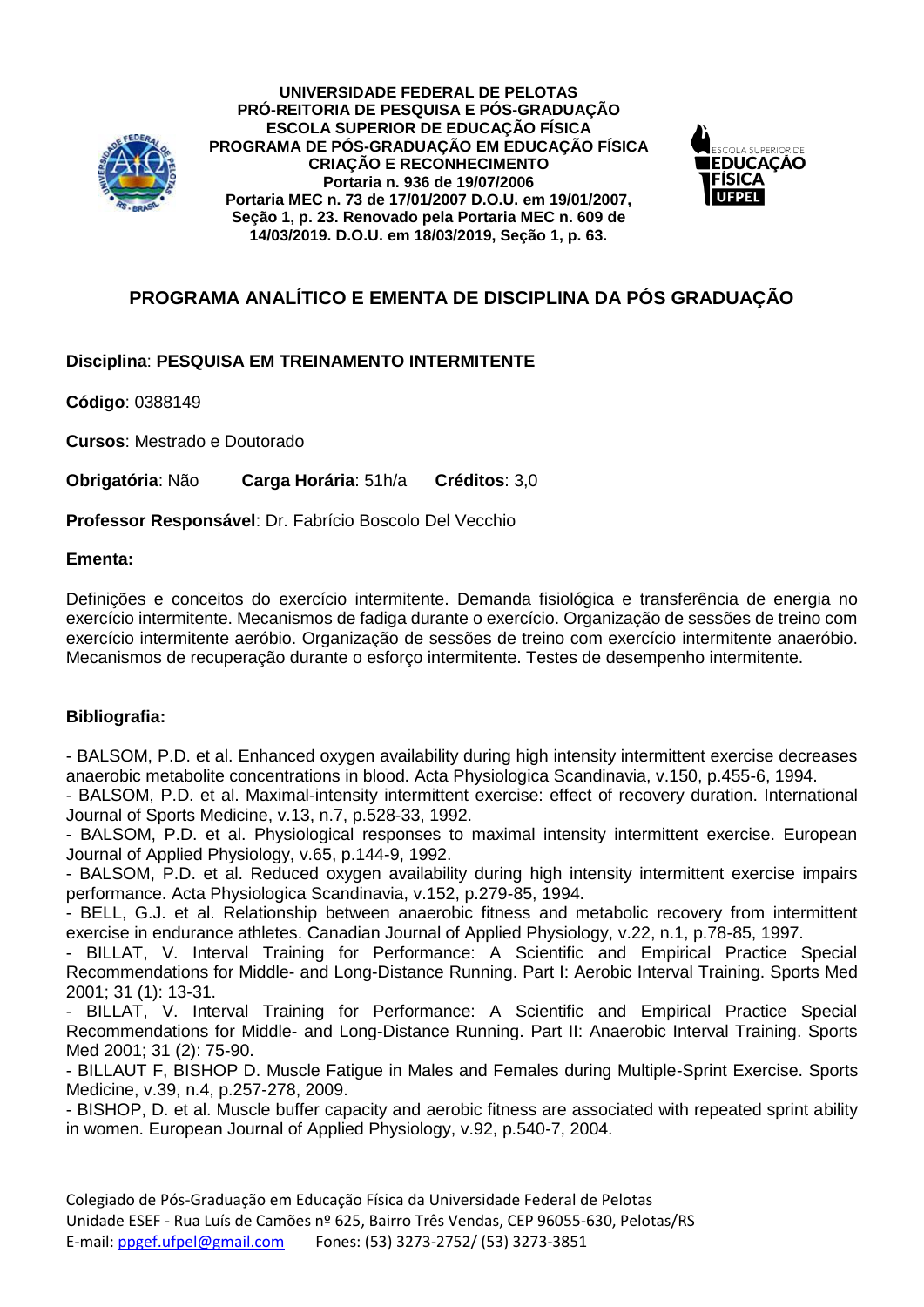- BOGDANIS, G.C. et al. Contribution of phosphocreatine and aerobic metabolism to energy supply during repeated sprint exercise. Journal of Applied Physiology, v.80, n.3, p.876-84, 1996.

- BOGDANIS, G.C. et al. Effects of active recovery on power output during repeated maximal sprint cycling. European Journal of Applied Physiology, v.74, p.461-9, 1996.

- BOGDANIS, G.C. et al. Effects of previous dynamic arm exercise on power output during repeated maximal sprint cycling. Journal of Sports Sciences, v.12, p.363-70, 1994.

- BOGDANIS, G.C. et al. Recovery of power output and muscle metabolites following 30s of maximal sprint cycling in man. Journal of Physiology (London), v.482, n.2, p.467-80, 1995.

- DORADO, C.; SANCHIS-MOYSI, J.; AND CALBET, J.A.L. Effects of recovery mode on performance, O2 uptake, and O2 deficit during high-intensity intermittent exercise. Canadian Journal of Applied Physiology, v.29, n.3, p.227-244, 2004.

- EDGE et al. Effects of high- and moderate-intensity training on metabolism and repeated sprints. Medicine and Science in Sports and Exercise, v.37, n.11, p. 1975-82, 2005.

- FRANCHINI, E. et al. Solicitação fisiológica e metabólica do exercício intermitente anaeróbio com membros superiores. Motriz, v.9, n.1, p.33 - 40, 2003.

- FUJITA, Y et al. Active recovery effects by previously inactive muscles on 40-s exhaustive cycling. Journal of Sports Sciences, v.27, n.11, p.1145-1151, 2009. GAIGA, M.C.;

- DOCHERTY, D. The effect of an aerobic interval training program on intermittent anaerobic performance. Canadian Journal of Applied Physiology, v.20, n.4, p.452-64, 1995.

- GAITANOS, G.C. et al. Human muscle metabolism during intermittent maximal exercise. Journal of Applied Physiology, v.75, n.2, p.712-9, 1993.

- GIBALA, M.J., MCGEE S.L. Metabolic Adaptations to Short-term High-Intensity Interval Training: A Little Pain for a Lot of Gain? Exerc. Sport Sci. Rev., Vol. 36, No. 2, pp. 58Y63, 2008.

- GLAISTER, M. Multiple sprint work – physiological responses, mechanisms of fatigue and the influence of aerobic fitness. Sports Medicine, v.35, n.9, p.757-77, 2005.

- GREER, F. et al. Caffeine, performance, and metabolism during repeated Wingate exercise tests. Journal of Applied Physiology, v.85, n.4, p.1502-8, 1998.

- HAMILTON, A.L. et al. Physiological responses to maximal intermittent exercise: differences between endurance-trained runners and games players. Journal of Sports Sciences, v.9, p.371-82, 1991.

- MACDOUGALL, J.D. et al. Muscle performance and enzymatic adaptations to sprint intervaltraining. Journal of Applied Physiology, v.84, n.6, p.2138-42, 1998.

- MCCARTNEY, N. et al. Muscle power and metabolism in maximal intermittent exercise. Journal of Applied Physiology, v.60, n.4, p.1164-9, 1986.

- PRICE, M.; HALABI, K. The effects of work-rest duration on intermittent exercise and subsequent performance. Journal of Sports Sciences, v.23, n.8, p.835-42, 2005.

- RATEL S et al. Muscle Fatigue during High-Intensity Exercise in Children. Sports Med 2006; 36 (12): 1031-1065.

- REILLY T, et al. Muscle Fatigue during Football Match-Play. Sports Med 2008; 38 (5): 357-367. ROELS, B. et al. Effects of hypoxic interval training on cycling performance Medicine and Science in Sports and Exercise, v.37, n.1, p.138-46, 2005.

- SPENCER M et al. Physiological and Metabolic Responses of Repeated-Sprint Activities Specific to Field-Based Team Sports. Sports Medicine, v.35, n.12, p.1025-1044, 2005.

- SPENCER, M. et al. Physiological and metabolic responses of repeated-sprint activities-specific to fieldbased team sports. Sports Medicine, v.35, n.12, 1025-44, 2005.

- SPENCER, M., D. BISHOP, B. DAWSON, C. GOODMAN, and R. DUFFIELD. Metabolism and Performance in Repeated Cycle Sprints: Active versus Passive Recovery. Med. Sci. Sports Exerc., v.38, n.8, p.1492-1499, 2006.

- SPRIET, L.L. et al. Muscle glycogenolysis and H+ concentration during maximal intermittent cycling. Journal of Applied Physiology, v.66, n.1, p.8-13, 1989.

- TABATA, I. et al. Metabolic profile of high intensity intermittent exercises. Medicine and Science in Sports and Exercise, v.29, n.3, p.390-5, 1997.

- TOMLIN, D.L.; WENGER, H.A. The relationship between aerobic fitness and recovery from high intensity intermittent exercise. Sports Medicine, v.31, n.1, p.1-11, 2001.

Colegiado de Pós-Graduação em Educação Física da Universidade Federal de Pelotas Unidade ESEF - Rua Luís de Camões nº 625, Bairro Três Vendas, CEP 96055-630, Pelotas/RS E-mail: [ppgef.ufpel@gmail.com](mailto:ppgef.ufpel@gmail.com) Fones: (53) 3273-2752/ (53) 3273-3851